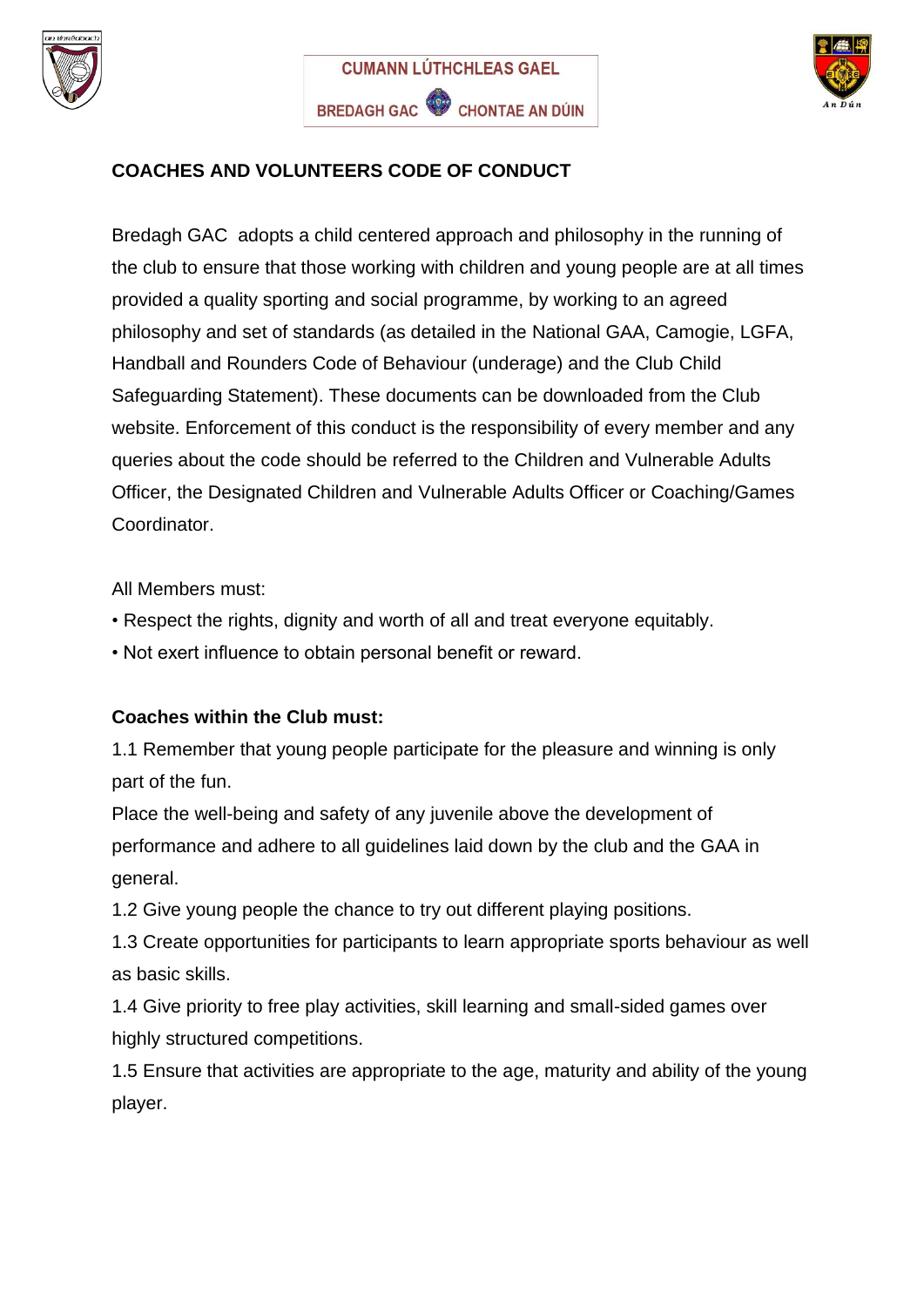

## **CUMANN LÚTHCHLEAS GAEL**



## BREDAGH GAC CHONTAE AN DÚIN

1.6 Keep up to date with the coaching practices and qualifications and the principles of physical growth and development. Take responsibility for ensuring training is kept up to date and keep abreast of any developments within the association.

1.7 Ensure that you are working at a level commensurate with your coaching qualifications

1.8 Promote a culturally tolerant environment.

1.9 Help young people understand that playing by the rules is their responsibility.

1.10 Always promote positive aspects of sport and never condone or participate in rules violation, bad sportsmanship, the use of foul and abusive language, the use of sectarian language and banter, the use of prohibited substances, the use of gestures or emblems which could be interpreted as provocative.

1.11 Encourage young people to participate in administration, coaching and referring as well as playing.

1.12 Operate within the rules and sport of the sports and teach your players to do the same.

1.13 Relate to officials in a courteous and polite way.

1.14 Ensure that any physical contact with a young person is appropriate to the situation and necessary for the player's skill development.

1.15 Implement relevant sport safety policies and practices.

1.16 Arrive on time for all coaching sessions, competitions, social occasions and coaches must inform an appropriate person if they are unable to attend.

1.17 Encourage and guide young people to accept responsibility for their own behaviour and performance and encourage to young people to feel confident and comfortable in making personal choices.

1.18 Ensure attendances records are kept of all recognised club sessions with the attendance of each participant noted appropriately. A club incident form must be used to record any accidents, injuries or untoward event.

1.19 Implement policy practices (and lead by example) in relation to responsible use of alcohol and in relations to recreational and performance enhancing drugs.

1.20 Listen to your players and ensure that the time they spend with you is a positive experience.

1.21 Respect the rights, dignity and worth of all participants regardless of their gender, ability, cultural background or religion.